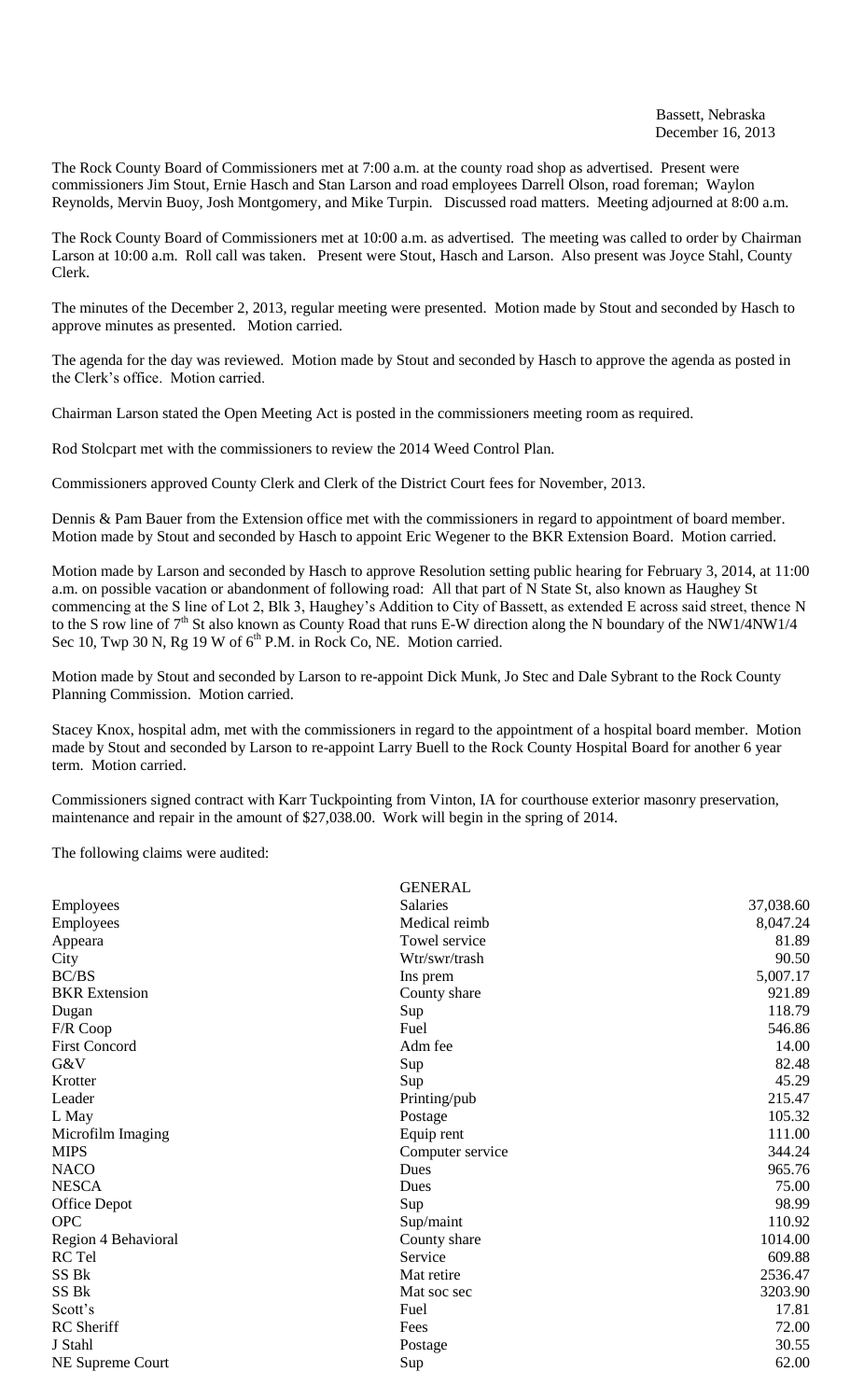| Turp's<br>M Turpin                 | Sup<br>Mileage                    | 29.03<br>198.32   |
|------------------------------------|-----------------------------------|-------------------|
| <b>US Bank</b><br>S Weidner        | Sup<br>Phone service              | 130.77<br>29.04   |
|                                    |                                   |                   |
|                                    | <b>ROAD</b>                       |                   |
| Road crew                          | Labor                             | 6,777.00          |
| Road crew                          | Medical reimb                     | 2,861.24          |
| A-1 Autocare<br><b>RC</b> Agronomy | Parts/rep                         | 1950.36<br>834.00 |
| <b>Ainsworth Motors</b>            | Propane<br>Parts/rep              | 110.47            |
| City                               | Wtr/swr/trash                     | 66.50             |
| <b>BBG</b>                         | Parts/rep                         | 406.85            |
| <b>Buckles Automotive</b>          | Parts                             | 481.48            |
| F/R Coop                           | Fuel                              | 5148.61           |
| Jeffres Sand                       | Gravel                            | 1340.24           |
| <b>KBR RPP Dist</b>                | Electricity                       | 15.00             |
| M Kuchera                          | Machine hire                      | 500.00            |
| Leon's                             | Labor                             | 250.00            |
| <b>MARC</b>                        | Sup                               | 125.89            |
| K Micheel                          | Machine hire                      | 2800.00           |
| <b>NMC</b>                         | Parts/rep/blades                  | 5849.74           |
| <b>Northern Plains</b>             | Labor/material                    | 2241.49           |
| <b>OPC</b>                         | Sup                               | 42.48             |
| Powerplan<br>RC Tel                | Parts<br>Service                  | 608.03<br>57.66   |
| SS Bk                              | Mat retire                        | 457.46            |
| SS Bk                              | Mat soc sec                       | 725.95            |
| Scott's                            | Fuel                              | 1466.23           |
| Turp's                             | Sup                               | 2088.03           |
|                                    |                                   |                   |
|                                    | ROAD/BRIDGE CONSTRUCTION          |                   |
| <b>NDOR</b>                        | Bridge inspection                 | 601.74            |
|                                    |                                   |                   |
|                                    | <b>ZONING</b>                     |                   |
| Leader<br>J Stahl                  | Ad<br>Postage                     | 4.36<br>3.22      |
|                                    |                                   |                   |
|                                    | <b>INSTITUTIONS</b>               |                   |
| NE H&H Services                    | Patient care                      | 90.00             |
|                                    |                                   |                   |
|                                    | <b>LIBRARY</b>                    |                   |
| Employees                          | Salaries                          | 2645.00           |
| SS Bk                              | Mat retire                        | 178.54            |
| SS <sub>Bk</sub>                   | Mat soc sec                       | 202.35            |
|                                    |                                   |                   |
| <b>NPPD</b>                        | <b>INHERITANCE</b><br>Electricity | 500.00            |
|                                    |                                   |                   |
|                                    | 911 EMERGENCY EQUIPMENT           |                   |
| CenturyLink                        | Service                           | 509.53            |
|                                    |                                   |                   |
| GeoComm                            | Maint service                     | 1102.82           |
| <b>Industrial Tower</b>            | Tower rent                        | 449.45            |
| NoEast NE Tel                      | Service                           | 37.58             |
| RC Tel                             | Service                           | 40.84             |
|                                    |                                   |                   |
|                                    | OTHER CAPITAL PROJECTS            |                   |
| Capital One                        | UTV pmt                           | 225.00            |
|                                    | <b>WEED</b>                       |                   |
| Employee                           | Salary/medical reimb              | 1390.31           |
| SS Bk                              | Mat retire                        | 45.56             |
| SS Bk                              | Mat soc sec                       | 96.80             |
|                                    |                                   |                   |
|                                    | <b>AMBULANCE</b>                  |                   |
| City                               | Rent                              | 200.00            |
| RC Tel                             | Service                           | 46.07             |
| Verizon                            | Service                           | 42.82             |
|                                    | <b>EMERGENCY MANAGEMENT</b>       |                   |
| Employees                          | Salaries                          | 3559.52           |
| Employee                           | Medical reimb                     | 536.48            |
| PO                                 | Box rent                          | 58.00             |
| BC/BS                              | Ins prem                          | 715.31            |
| Cellular                           | Service                           | 91.36             |
| $1st$ Ntl Bk                       | Postage                           | 21.94             |